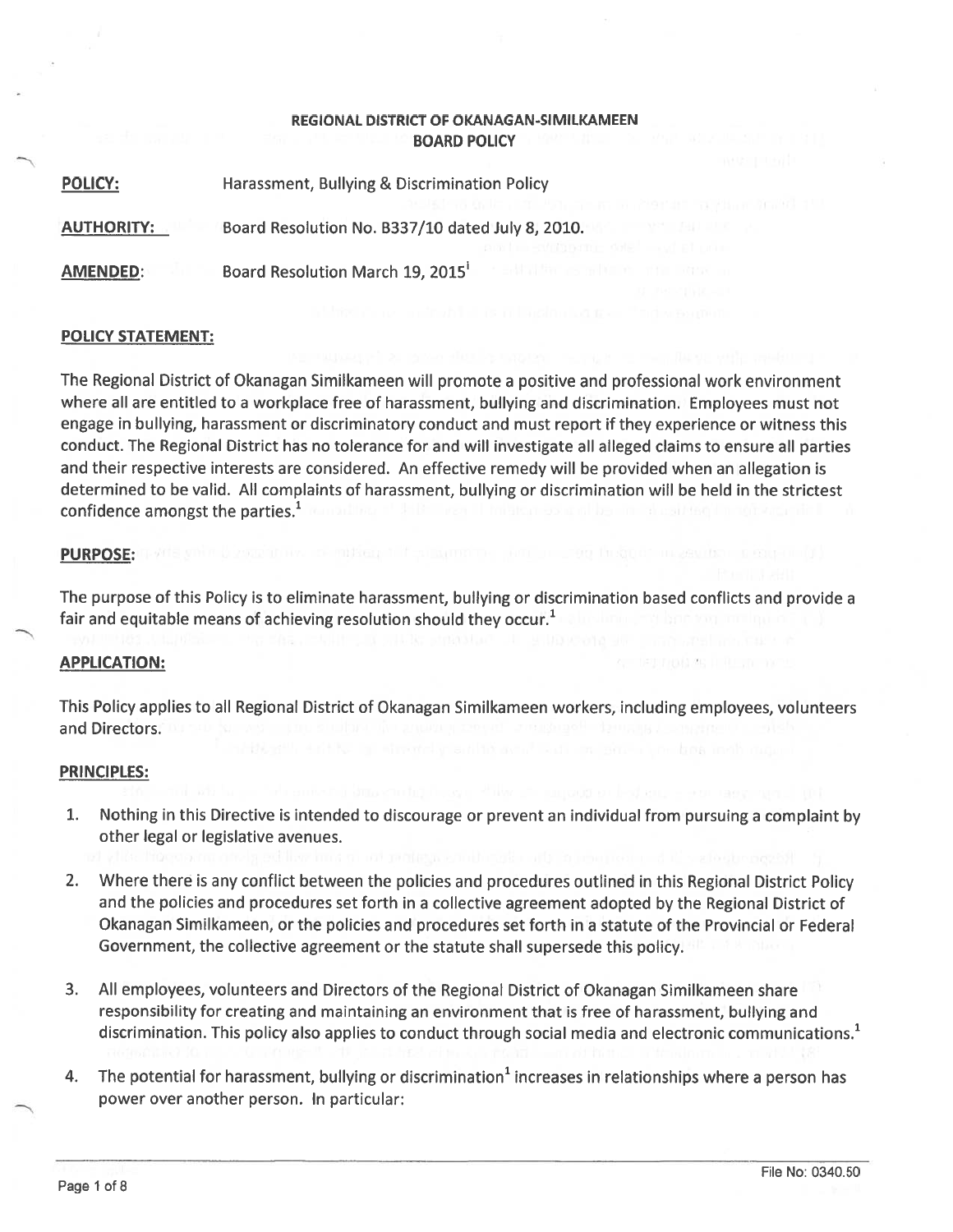- (1) Individuals who have authority over another are responsible for ensuring that they do not abuse their power.
- (2) Disciplinary or corrective measures may also be taken:
	- a. against any manager who is aware of a harassment, bullying or discriminatory<sup>1</sup> situation and who fails to take corrective action;
	- b. anyone who interferes with the resolution of <sup>a</sup> complaint by threats, intimidation or retaliation; or
	- c. anyone who files <sup>a</sup> complaint that is frivolous or in bad faith.
- 5. Confidentiality by all parties is <sup>a</sup> cornerstone of this process. In particular:
	- (1) Information about <sup>a</sup> case will be disclosed only to those individuals who are involved in the process.
	- (2) Exceptions to confidentiality may result from disclosures that sugges<sup>t</sup> that an individual is at risk of serious physical harm.
- 6. Fairness for all parties involved in <sup>a</sup> complaint is essential. In particular:
	- (1) Representatives or suppor<sup>t</sup> persons may accompany the parties or witnesses during any procedure in this Directive.
	- (2) Complainants and respondents will be informed about the procedure being used, the role of the person implementing the procedure, the outcome of the complaint, and any disciplinary, corrective or remedial action taken.
	- (3) All parties will be <sup>g</sup>iven equa<sup>l</sup> opportunity to presen<sup>t</sup> evidence in suppor<sup>t</sup> of their positions and to defend themselves against allegations. Investigations will include interviews of the complainant, respondent and any witnesses that have primary knowledge of the allegations. $<sup>1</sup>$ </sup>
	- (4) Employees are expected to cooperate with investigators and provide details of the incidents witnessed or experienced. $^{\prime}$
	- (5) Respondents will be informed of the allegations against them and will be <sup>g</sup>iven an opportunity to reply to them, before the case is decided.
	- (6) Retaliation against any individual involved in <sup>a</sup> complaint is prohibited. Such retaliation constitutes grounds for disciplinary action.
	- (7) Complaints made in bad faith constitute grounds for disciplinary action. This does not include complaints that are made in good faith and not sustained.
	- (8) Where <sup>a</sup> complaint is found to have been made in bad faith, the Regional District of Okanagan Similkameen, in its discretion, will take remedial action.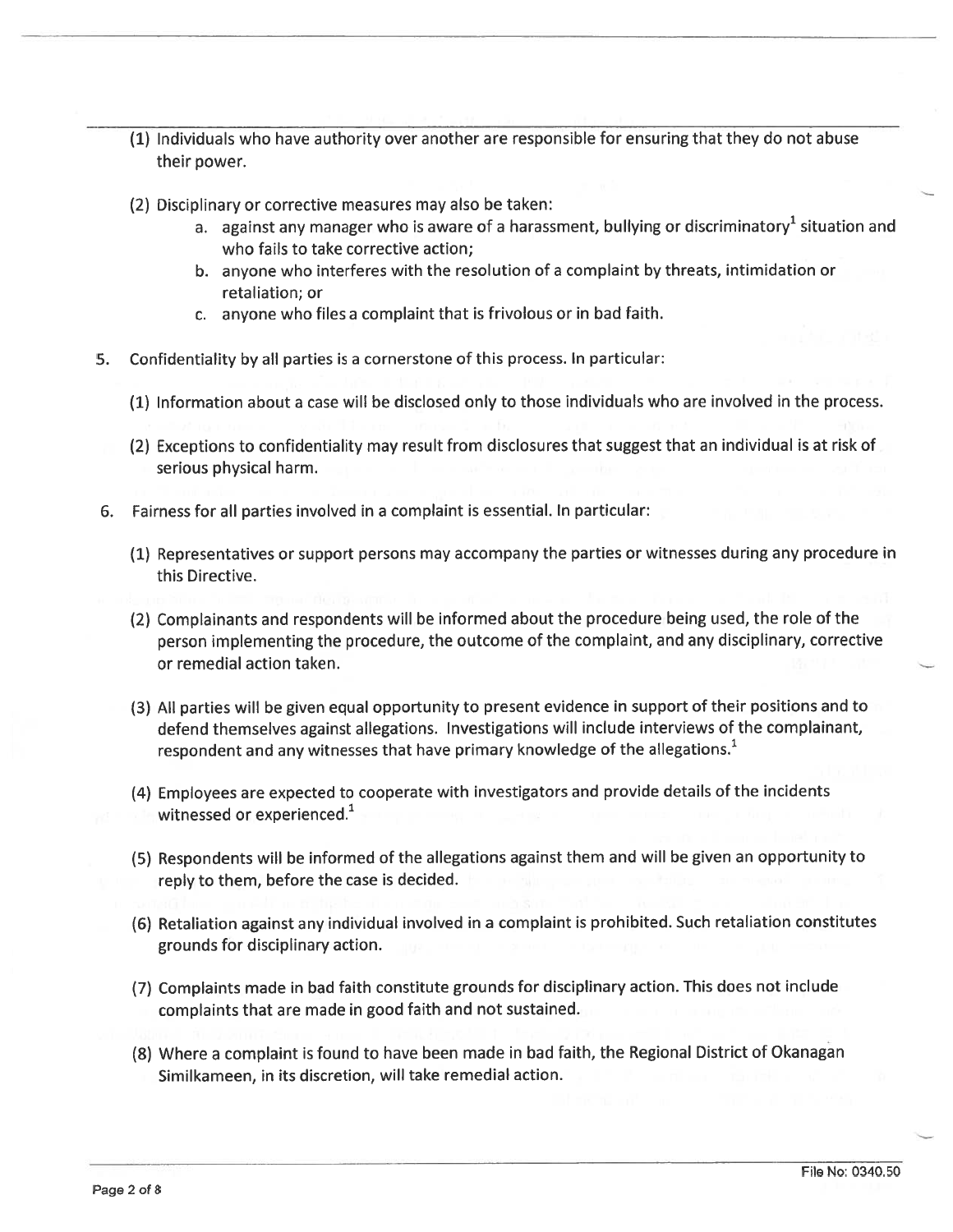## DEFINITIONS:

Bill 14 – Bullying (as defined by WorksafeBC)<sup>1</sup>

- (a) Includes any inappropriate conduct or comment by <sup>a</sup> person towards <sup>a</sup> worker that the person knew or reasonably ought to have known would cause that worker to be humiliated or intimidated, but
- (b) Excludes any reasonable action taken by an employer or supervisor relating to the managemen<sup>t</sup> and direction of workers or the place of employment.

**Complainant.** A complainant is an individual who reports an alleged instance of harassment, bullying<sup>1</sup> or discrimination.

Complaint Made in Bad Faith. This is <sup>a</sup> complaint that is known by the complainant to be false and/or <sup>a</sup> complaint that is made for <sup>a</sup> purpose other than gaining <sup>a</sup> satisfactory remedy. This definition does not include complaints made in good faith and not sustained.

Discrimination. Discrimination is includes any act, behaviour, or practice that may be intentional or unintentional, that has either the purpose or effect of imposing burdens, obligations, disadvantages, or preferences, only on individuals or groups identified by <sup>a</sup> prohibited ground. Examples of identification on <sup>a</sup> prohibited groun<sup>d</sup> include the discrimination against another person because of that person's race, colour, ancestry, place of origin, religion, marital status, family status, physical or mental disability, sex, sexual orientation or age.

Harassment. Harassment includes verbal or <sup>p</sup>hysical behaviour that is discriminatory in nature, based upon another person's race, colour, ancestry, <sup>p</sup>lace of origin, religion, marital status, family status, <sup>p</sup>hysical or mental disability, sex, sexual orientation or age. Harassment also includes discriminatory behaviour, directed at an individual, which could reasonably be expected to cause substantial distress in that person and serves no legitimate work-related purpose. Harassment is usually an ongoing process, but may be <sup>a</sup> one-time event.

Examples of Harassment include but are not limited to:

- (1) Physical threats or intimidation, including but not limited to: assault, punching or unwelcome <sup>p</sup>hysical contact such as touching, patting <sup>p</sup>inching or punching.
- (2) Unwelcome words, gestures, actions or practical jokes, the reasonable anticipated consequence of which is to humiliate alarm or abuse another person.
- (3) Distributing or displaying pornographic or other offensive or derogatory <sup>p</sup>ictures or material unfit for family viewing.
- (4) Continually making someone the brunt of practical jokes or sarcastic, belittling remarks that cause awkwardness or embarrassment.
- (5) Unwelcome invitations or requests, whether indirect or explicit.
- (6) Intimidation/Bullying, including cyber bullying.<sup>1</sup>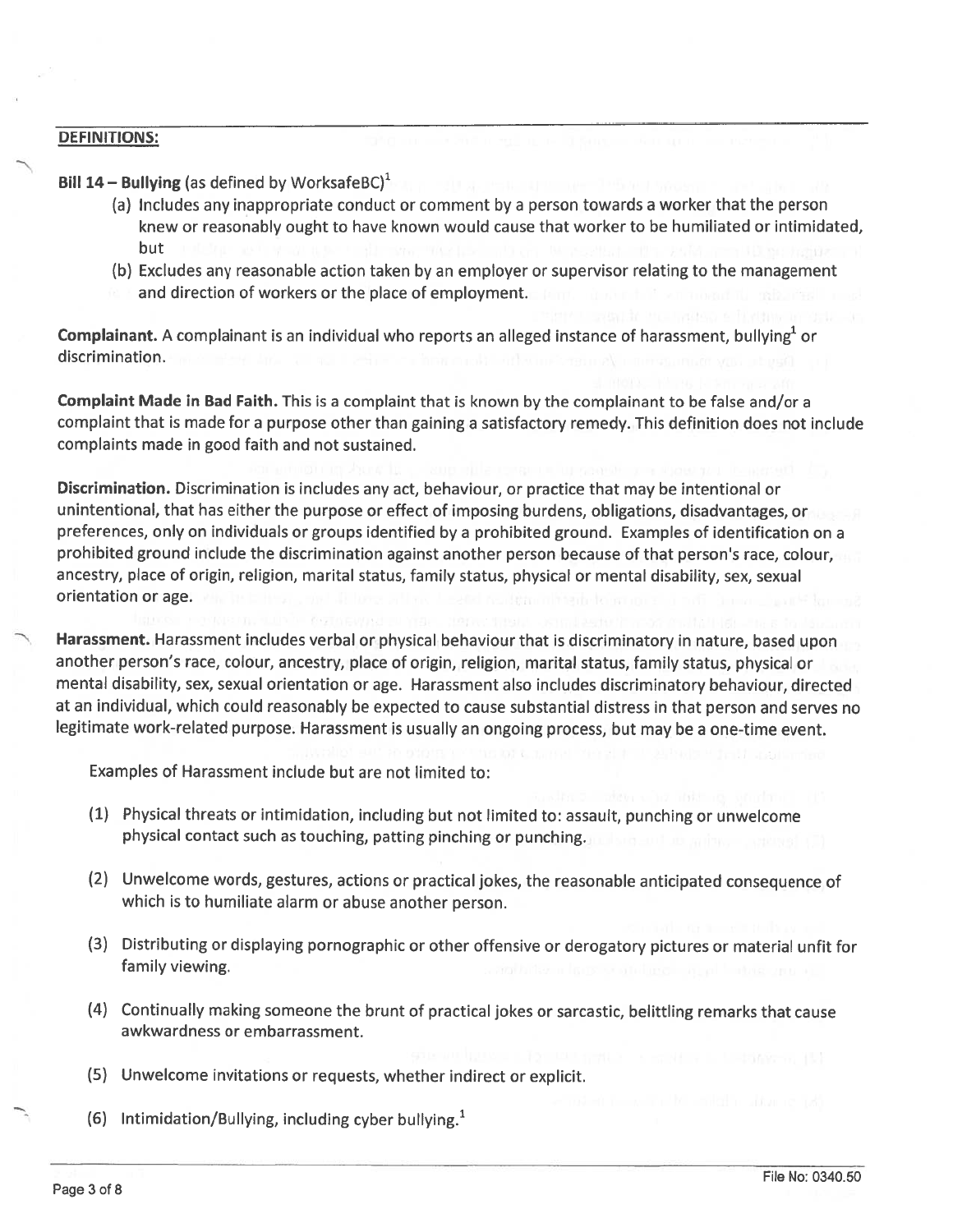- (7) Condescension or patronizing that undermines self-respect.
- (8) Targeting someone for differential treatment that has no reasonable basis and that imposes disadvantages on the individual.

Investigating Officer. Means the person who is charged with investigating <sup>a</sup> formal complaint.

Non-Harassing Behaviours. Behaviours that are reasonably enacted, such as those listed below, are not consistent with the definition of harassment:

- (1) Day to day management/supervisory functions and activities such as work assignments, performance managemen<sup>t</sup> and discipline.
- (2) Assessment of work performance, even if adverse.
- (3) Demands for work excellence or <sup>a</sup> reasonable quality of work performance.

Respondent. Means <sup>a</sup> person who is accused of harassment or discrimination.

Representative. Means a person engaged by the complainant or respondent to protect their interests.

Sexual Harassment. This is <sup>a</sup> form of discrimination based on the prohibited ground of sex. Unwelcome conduct of <sup>a</sup> sexual nature constitutes harassment when there is unwanted sexual attention, sexual communications, sexual solicitation or other sexually orientated remarks or behaviour by <sup>a</sup> person or <sup>a</sup> group who knows, or ought reasonably to know, that such conduct is unwanted or unwelcome. Behaviour may be repeated or persistent or may be <sup>a</sup> single serious incident.

Examples of behaviour that may constitute sexual harassment will normally involve <sup>a</sup> pattern of behaviour that includes, but is not limited to one or more of the following:

- (1) touching, patting or <sup>p</sup>hysical contact.
- (2) leering, staring or the making of sexual gestures.
- (3) demands for sexual favours, with or without work related consequences.
- (4) verbal abuse or threats.
- (5) unwanted inappropriate sexual invitations.
- (6) physical assault of <sup>a</sup> sexual nature.
- (7) unwanted questions or comments of <sup>a</sup> sexual nature.
- (8) practical jokes of <sup>a</sup> sexual nature.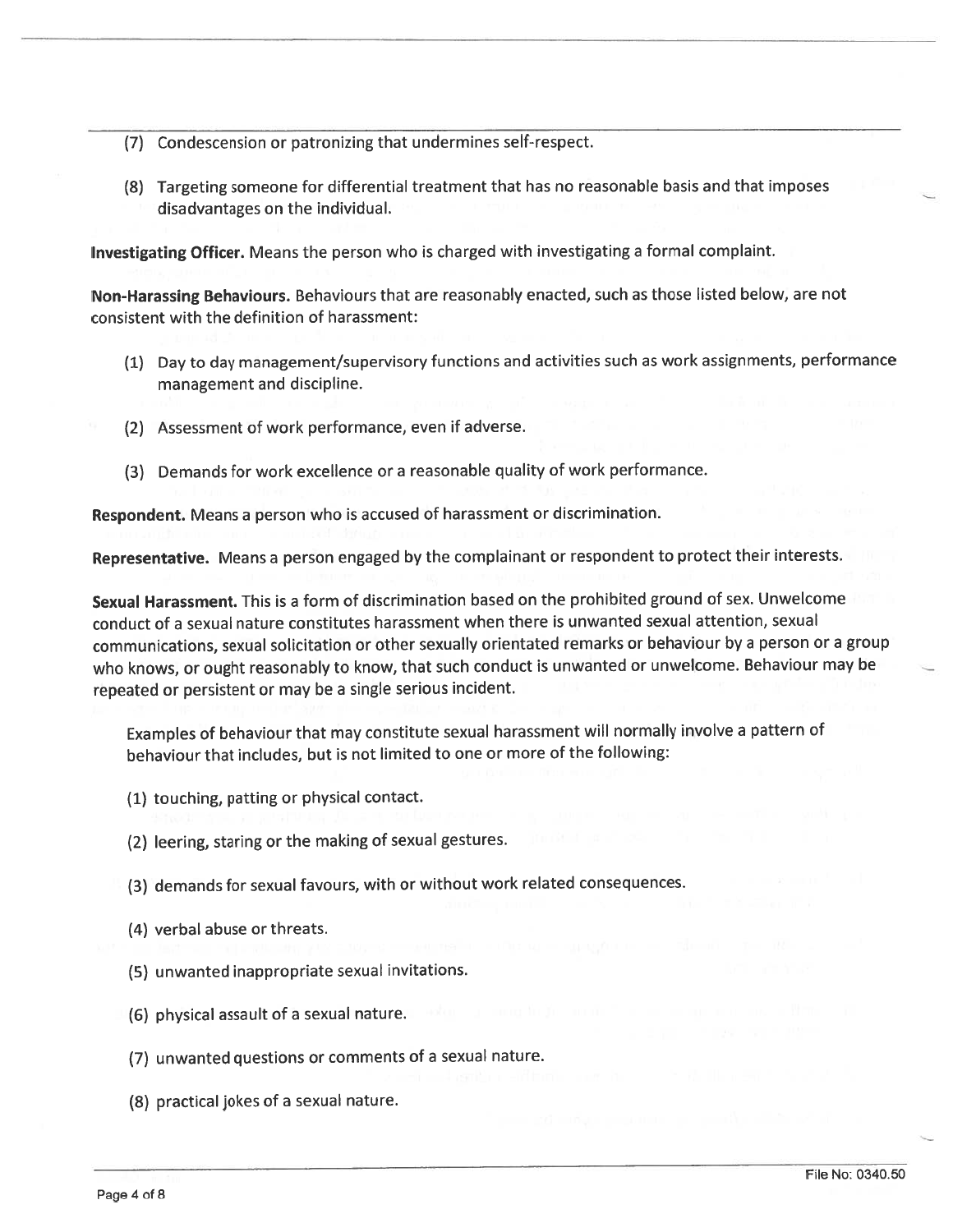Time Limits. Time limits in this Directive refer to those found in the collective agreemen<sup>t</sup> and describe the maximum time usually allowed to complete a procedure. Although every effort will be made to comply with the time limits specified, failure to meet <sup>a</sup> time limit will not negatively impact the process. Time limits for requesting an appeal will only be extended under exceptional circumstances.

Worker. Includes:

- (a) <sup>a</sup> person who has entered into or works under <sup>a</sup> contract of service, written or oral, express or implied, whether by way of manual labour or otherwise;
- (b) <sup>a</sup> member of <sup>a</sup> fire brigade working with or without remuneration, when serving <sup>a</sup> municipality or <sup>a</sup> regional district, or
- (c) <sup>a</sup> board or commission having the managemen<sup>t</sup> or conduct of work or services on behalf of the Regional District.

# AUTHORITY:

#### The Board shall:

(1) make such revisions, additions or deletions to the Harassment, Bullying and Discrimination<sup>1</sup> Policy as may be required. Any significant changes shall be discussed with Employees.

## The Board Chair shall:

(1) decide on the appropriate action to address complaints regarding elected officials, volunteers and the Chief Administrative Officer (CAO).'

## The CAO shall:

- (1) review the policy annually and presen<sup>t</sup> any suggested changes to the Board. Any significant changes shall be discussed with all workers.
- (2) decide on the appropriate action to address complaints against employees.

## The Human Resources Department shall:

- (1) fully inform newly appointed workers of the Policy.
- (2) provide training on an ongoing basis.
- (3) ensure that all allegations and inquiries relating to harassment, bullying or discrimination<sup>1</sup> are investigated.
- (4) if acceptable to the parties attempt, without prejudice, to offer mediation or recommend <sup>a</sup> facilitator to facilitate <sup>a</sup> resolution.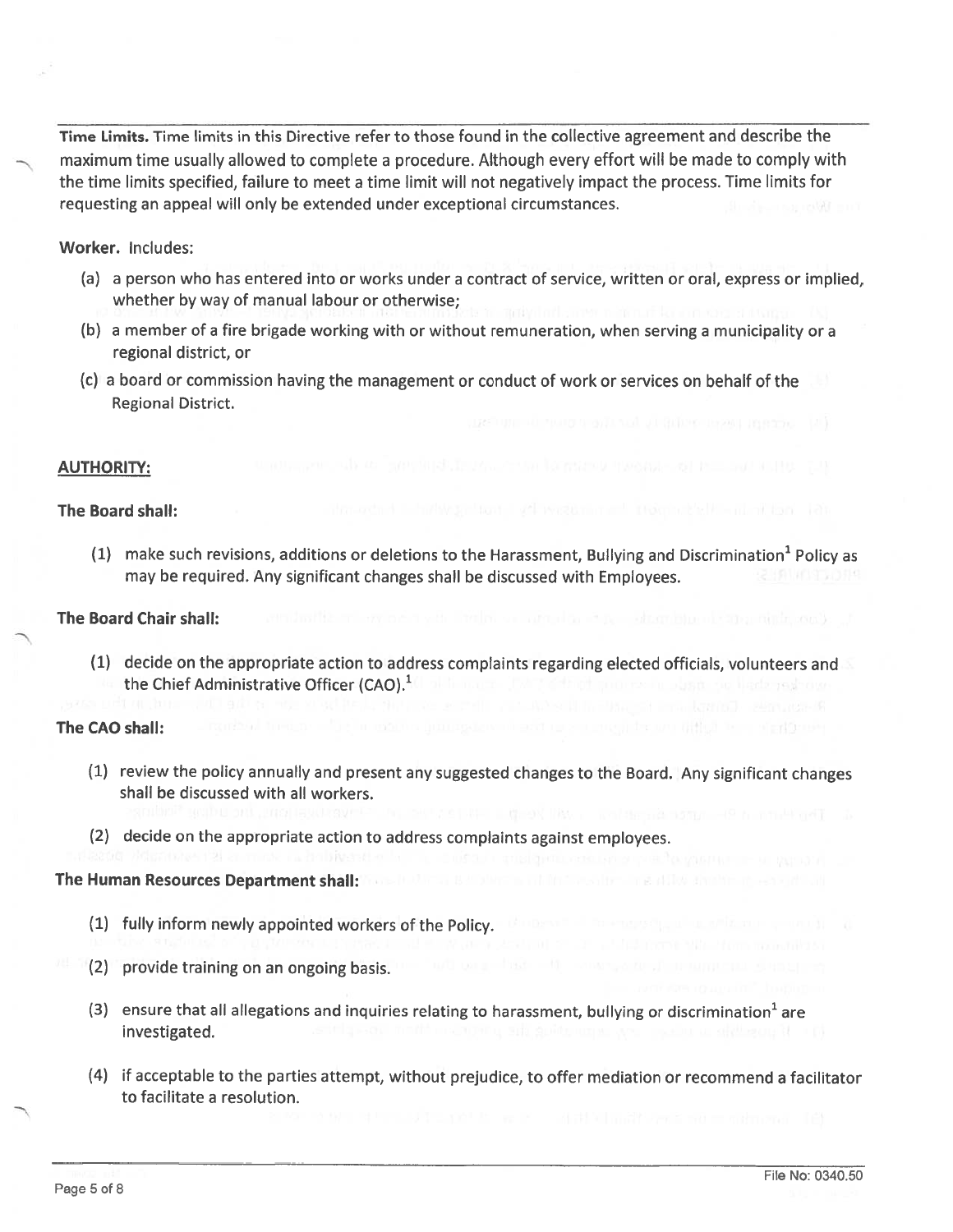(5) ensure that <sup>a</sup> concluding repor<sup>t</sup> resulting from <sup>a</sup> formal investigation as outlined in this Policy is written.

#### The Workers shall:

- (1) be aware of the Harassment, Bullying<sup>1</sup> & Discrimination Policy and comply with it.
- (2) repor<sup>t</sup> incidents of harassment, bullying or discrimination, including cyber bullying, witnessed or experienced.<sup>1</sup>
- (3) <sup>g</sup>ive consideration to addressing the situation in an informal environment to stop the behaviour.
- (4) accep<sup>t</sup> responsibility for their own behaviour.
- (5) offer support to a known victim of harassment, bullying<sup>1</sup> or discrimination.
- (6) not indirectly suppor<sup>t</sup> the harasser by ignoring what is happening.

#### PROCEDURES:

- .. Complainants should make every attempt to informally resolve the situation.
- 2. Formal complaints or inquiries concerning the harassment, bullying or discrimination' towards any worker shall be made in writing to the CAO, applicable Department Manager, or Manager of Human Resources. Complaints regarding the CAO or elected officials shall be made to the Chair and, in this case, the Chair shall fulfill the obligations of the investigating officer in subsequent sections.
- 3. All complaints or inquiries will be treated as confidential.
- 4. The Human Resource department will keep a written record of investigations, including findings.<sup>1</sup>
- 5. A copy or summary of any written complaint received is to be provided as soon as is reasonably possible to the respondent with a requirement to provide a written answer to the complaint.
- 6. If there remains <sup>a</sup> disagreement between the parties, the Manager of Human Resources, or other facilitator mutually acceptable to the parties, can, with both party's consent, try to facilitate, without prejudice, communication between the parties so that agreemen<sup>t</sup> on <sup>a</sup> resolution of the complaint can be reached. This process involves:
	- (1) If possible or necessary, separating the parties in their workplace.
	- (2) Discussing separately with both persons the options open to them.
	- (3) Ensuring separately that both parties want to participate in the process.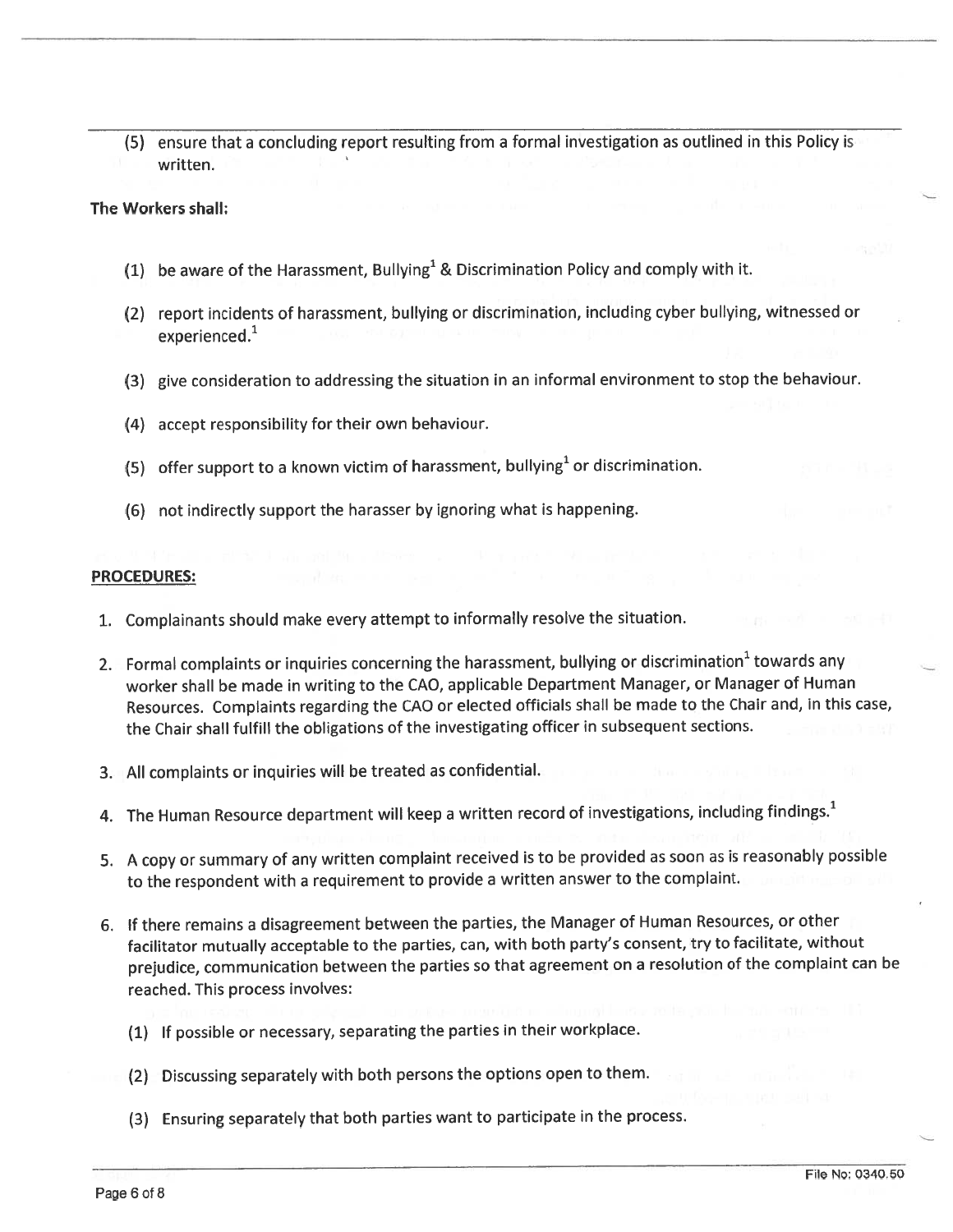- (4) Facilitating communication between the parties so that they can reconcile differences and agree on <sup>a</sup> solution.
- 7. Complainants and/or respondents who believe that <sup>a</sup> matter has not been addressed using the steps above may reques<sup>t</sup> <sup>a</sup> formal investigation in writing to the Manager of Human Resources. The Manager of Human Resources shall then determine the appropriate technique, which may include an independent investigator to investigate:
	- (1) All complaints or inquiries concerning the harassment, bullying or discrimination towards an employee.
	- (2) On his/her own initiative, or by order of the CAO, the conduct of an employee where he/she determines an investigation is warranted.
	- (3) Write and submit to the CAO or Chair <sup>a</sup> repor<sup>t</sup> of the complaint(s) and the circumstances.
- 8. The CAO or Chair shall summarize the findings of the investigation in written or oral form and forward and/or presen<sup>t</sup> to the respondent and the complainant his/her findings on the appropriate remedial action to be taken.
- 9. Where the CAO or Chair determines the conduct referred to him/her does breach the Harassment Directive, the CAO or Chair may take disciplinary action in accordance with the normal progressive discipline system.
- 10. The respondent, if found to be in contravention of this Policy by the CAO or Chair, shall have the opportunity to appeal the findings of the CAO or Chair in accordance with the following:
	- (1) Union workers will use the process outlined in the BCGEU employment agreement.
	- (2) Exempt workers will appeal to the RDOS Board Chair.
	- (3) CAO, Directors and Volunteers will appeal to the RDOS Board.
- 11. The CAO or Chair may, in isolation of any disciplinary measures specified, take corrective action to protect the complainant and return him or her to <sup>a</sup> productive working environment.
- 12. Appropriate corrective actions will be taken within a reasonable period of time. $1$

# FURTHER ACTION

- 1. It is recognized that following an outcome, suppor<sup>t</sup> may be required for other staff within <sup>a</sup> department or who have been involved in an investigation and this will be provided as appropriate.
- 2. If it is concluded that there is no case of harassment to answer, but that there are problems with <sup>a</sup> working relationship and certain interventions may be necessary, then an action plan should be agreed upon between the parties and the Human Resources Manager.